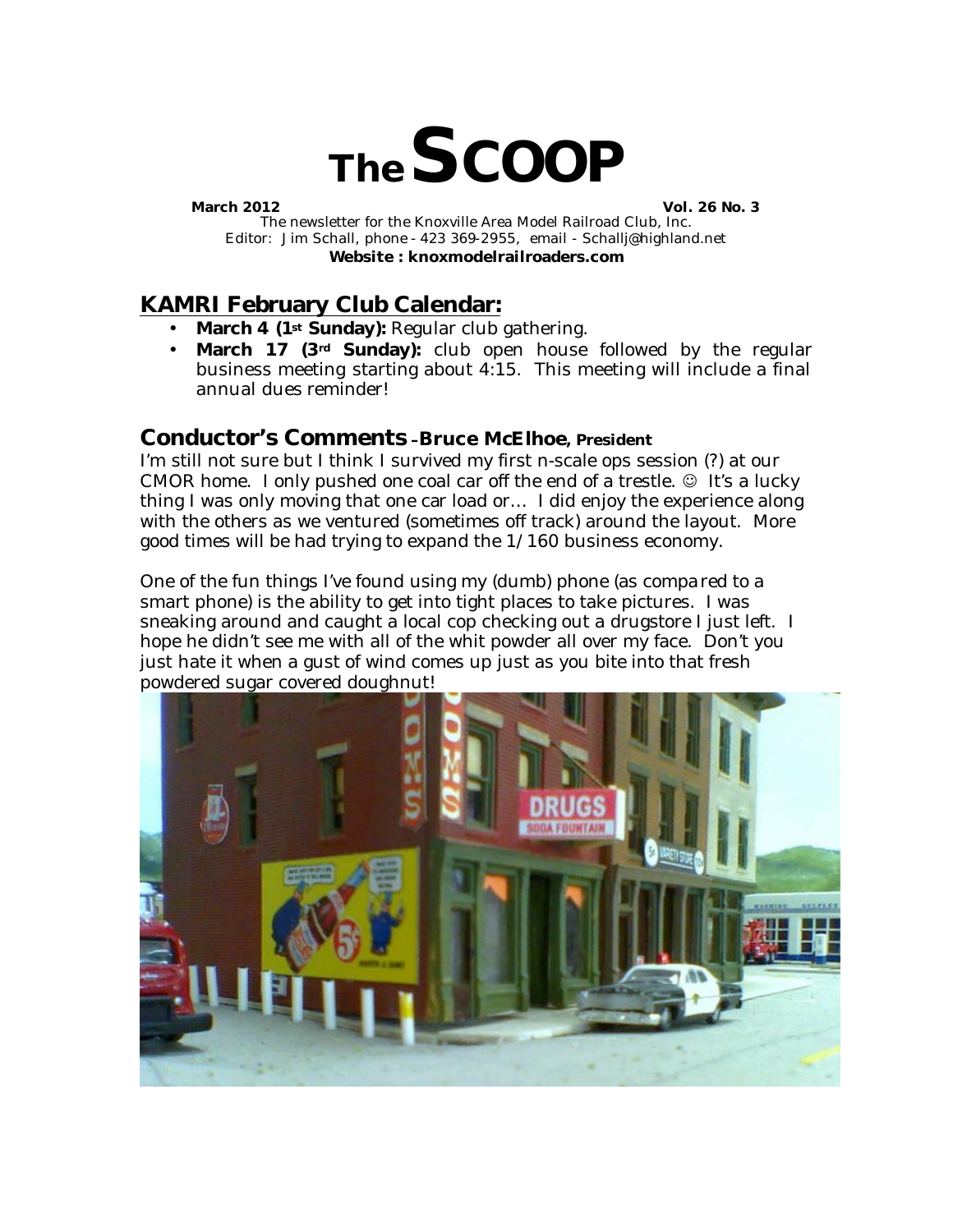Thought I better lay low and found a great hiding spot off the end off a local branch line industry loading dock. It must be time for lunch as I can't find anyone around but I'm curious what's in those crates. Maybe I should behave and just hang loose. Or maybe head back to the variety store and get me a 5 cent soda. Although I'd have to head further down the street and hope that gas station has clean rest rooms.



There's always some twist of a story behind every picture if you let your world shrink down to size – n-scale size that is!

### **HO Division – Alex Cameron**

Here are the dates for March, 2012. The first Sunday is March 4, and we will have our regular operating session that day. Operation starts at 1:30. The third Sunday, March 18 will be a run session, since it is still the regular open house for CMOR. We will start about 1:00. There will be Saturday work sessions on March 10 and 24. Thursday work sessions will be on March 1, 8, 15, and 22 starting at 9:30.

The first Sunday in February was also Super Bowl Sunday. In spite of the allure of probably endless pre-game coverage, we had a large turnout of operators. We 12 to 15 people, the most that we have had in a long time, and so had two people assigned to most trains – one as engineer, and the other as conductor. It was a successful session but a lot more chaotic that recent ones.

We had a very good turnout of HO division members for both the International Fest on February 18 and the third Sunday open house on February 19. Many thanks to all members who came and ran trains. The Sunday open house was in many ways busier that the International Fest, because the rainy day brought many people to the CMOR, and we had young operators who tried to turn the railroad into a NASCAR event.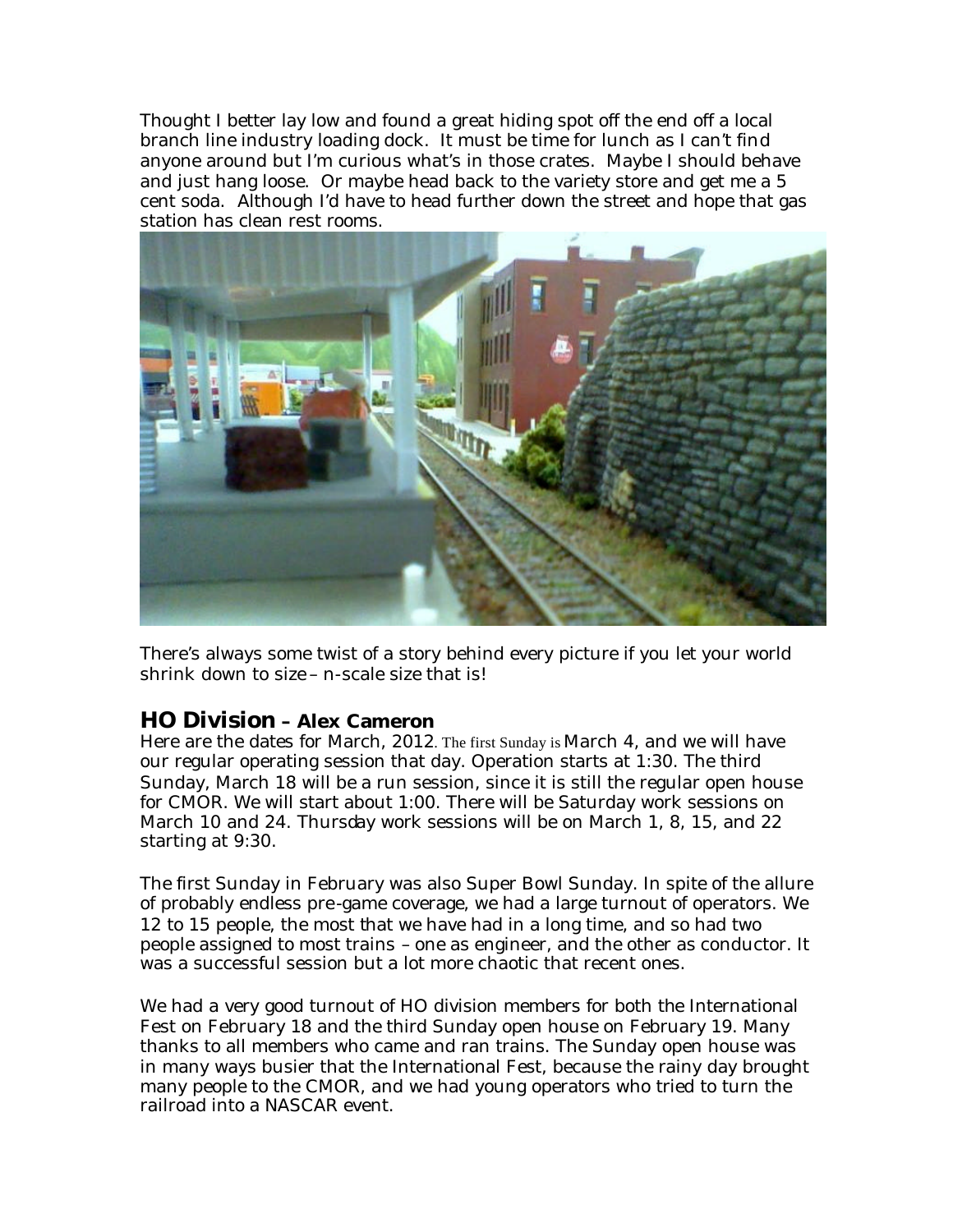Work session attendance has been better again in February. We have had our usual maintenance items. We have installed a control panel for the narrow gauge switches on Bald Mountain, and now I don't have to try to decipher my labels when operating there.

We have replaced two of the turnouts in the lead to the mine tipple, and have now operated on that, and it seems to be better. We no longer have shorting problems when pushing the long string of hoppers up that grade, but light hopper cars are still a problem

I have tried using the paint booth, and after the first attempt, we added a manifold to the air compressor. It has an air pressure regulator and an air drier. The regulator will control from about 5 PSI to about 25 PSI, which is the maximum that the compressor will put out. The manifold has two outlets, each with a shut off valve, and with two different fitting to handle air brush hoses, since those don't seem to have standardized fittings. I tried the booth again after the manifold was installed, and got some experience with different air pressures and so on. However, the exhaust blower kept making more and more noise and so we are trying to fix that again!!!

Curt and I are still operating on Tuesday AM, and frequently have been having others join us. Remember to bring locomotives and controllers for these sessions as well as the first Sunday operating session and for the third Sunday run session.

### **N/Z-Scale Activities – Larry Burkholder, N Coordinator**

Our group survived the museum's International Fest well, with a goodly number of visitors passing through. Thanks to all who came to help run trains. Thanks also to those of you who showed up the day before to help the museum set up for the festival.

On Open House Sunday we had a short training meeting to cover operating procedures, and then spent a couple hours operating. About six different trains were used while the yard crew worked feverously to keep up. All when pretty well considering that it was the first operating session for many there. With many of the industries needing to be serviced from outside the layout, but the card boxes being on the inside, it is necessary to have at least a couple helpers covering the inside when the engineers are outside so car cards can be placed in the setout slots and the engineers can be told what pick-ups are necessary. With four engineers, two helpers, a yardmaster and an assistant, we can accommodate eight members during an operating session. If we have time to run more than four trains in the afternoon the inside helpers can switch off and take a turn at engineer. What's a good railroad name for the inside helper? (Front-end Brakeman??)

Since we need to be interacting more with our visitors and because trying to operate on the outside of the layout interferes with visitors moving past the layout; we will schedule our regular operating sessions for the first Sunday